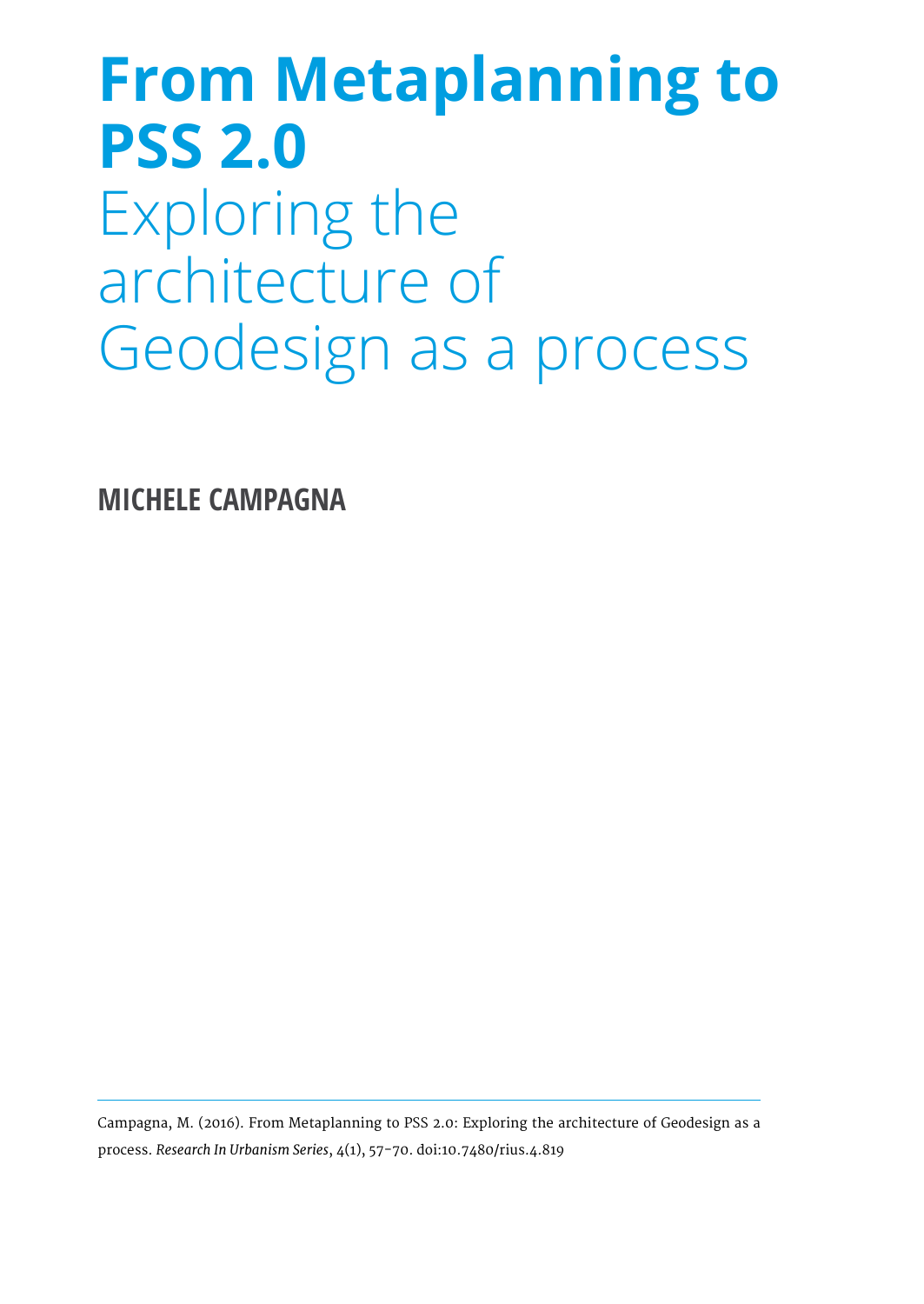# Abstract

This paper explores the perspective of geodesign as a process. As such, it is argued methods and tools are needed to manage the process complexity, including the definition of the involved parties, of their roles and responsibilities, as well as all the steps to be undertaken to unfold the process, together with their underlying methods and enabling technologies and tools. A metaplanning operational approach based on Business Process Management is proposed to deal with the process complexity and eventually as a means to support the construction of a second generation of process-oriented Planning Support Systems. The overall discussion is supported by practical examples aiming at demonstrating how the Business Process Modelling and Notation language can be used to represent the planning processes from high level overview models to detailed ones which can express geodesign methods and enabling technologies.

#### **KEYWORDS**

Metaplanning; Geodesign; Planning Support Systems; Business Process Management; Planning Process Modelling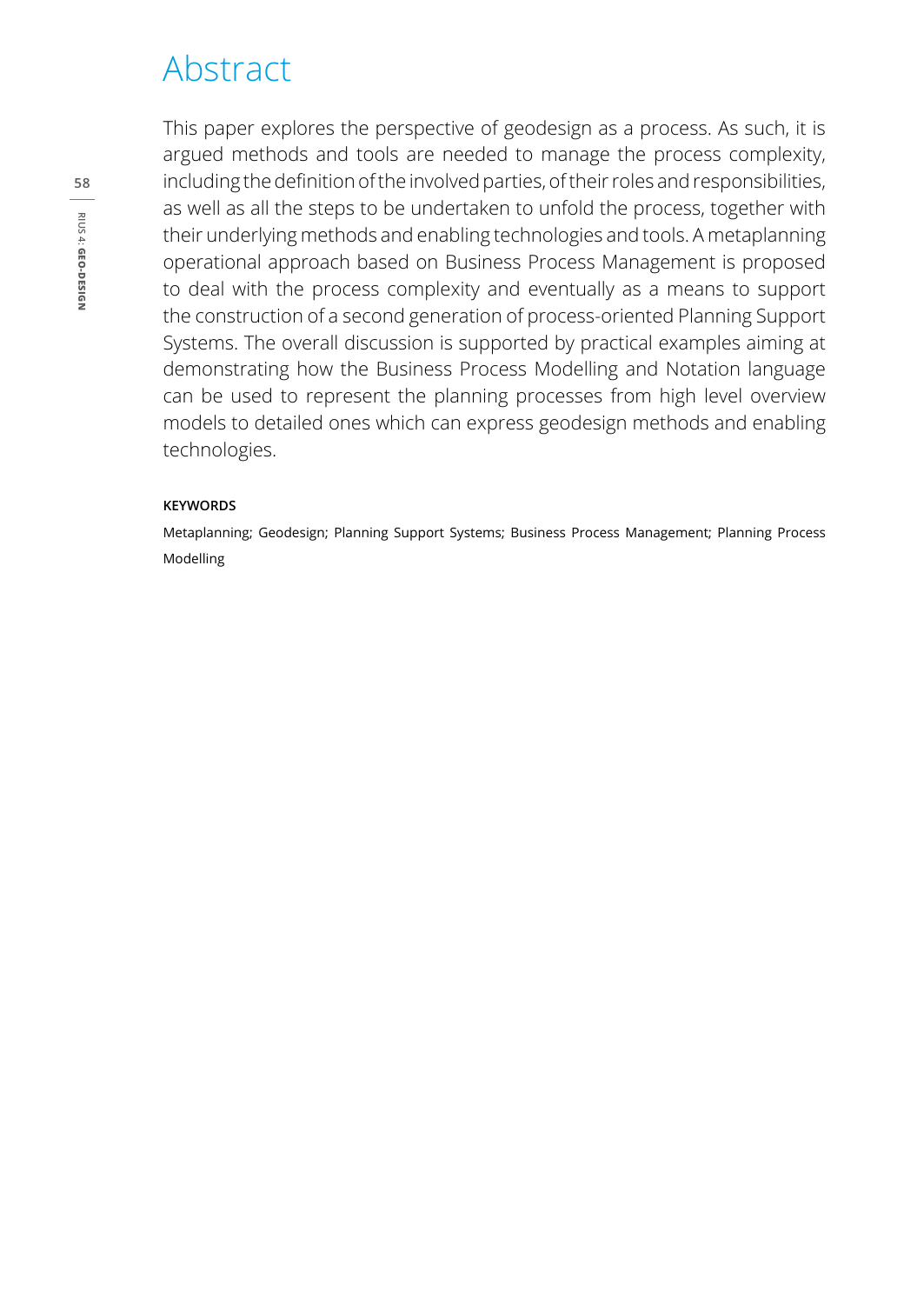#### **1. INTRODUCTION: GEODESIGN AS A PROCESS**

Since the last decade, the concept of Geodesign has been attracting growing attention of scholars and practitioners worldwide as a way to achieve more sustainable spatial planning and design practices. While several definitions of Geodesign have been given, many of them refer to a process – not necessarily but most likely based on extensive use of (spatial) information technologies – which would enable environmentally sustainable collaborative design and decision-making in the governance of the territorial evolution, limiting the possible negative impacts on the communities and the territories. In most of the definitions, as the name recall, the focus is on the design part of the governance process, which, depending on the scale, may correspond to the creation of spatial plans (e.g. regional planning, local land-use planning, or large-scale development project design).

Much research have been devoted to formalise methods and enabling technologies for the implementation of Geodesign in practice and a growing number of case studies can be found documented in literature (McElvaney, 2012). However, less research attention has been devoted so far to study Geodesign as a process, with the notable exception of the Steinitz's framework (2012). Indeed the framework entails the perspective of Geodesign as a process consisting of three iterations along which six models are envisioned, designed, and implemented, with the final aim of constructing a spatial plan or design, depending on the scale. The six models are used to represent, study, and evaluate on-going territorial processes, and to design possible change scenarios, to analyse their impacts, and eventually to create consensus about which scenario among them should be implemented. While the Steinitz's framework may offer a general outline of the main steps which should be carried on within a geodesign study, and it may be valuable in guiding a geodesign team in defining how to develop the six models, the latter should be detailed by the participants in each contextual case.

Unlike it often happens in real world plan-making processes, where the role and the responsibilities of some or many of the participants may be not clearly defined, as well as the underlying workflow which drives it, and the method and tools to be used, Steinitz's framework for Geodesign requires in the second iteration to detail the working plan for the process, defining in reasonable details how the six models will be implemented in the third iteration. It should be noted that this definition may remain flexible and blurred, but still this should be a well-considered choice and a documented responsibility. Whatever underlying approach is chosen to inform the process, most recent communicative planning theories acknowledge the importance of driving the process according to a roadmap which may be understood and accepted by those involved, and possibly changed along the way if needed (Healey, 1993). Hence, in order to enhance the communicative rationality of the planning

**59**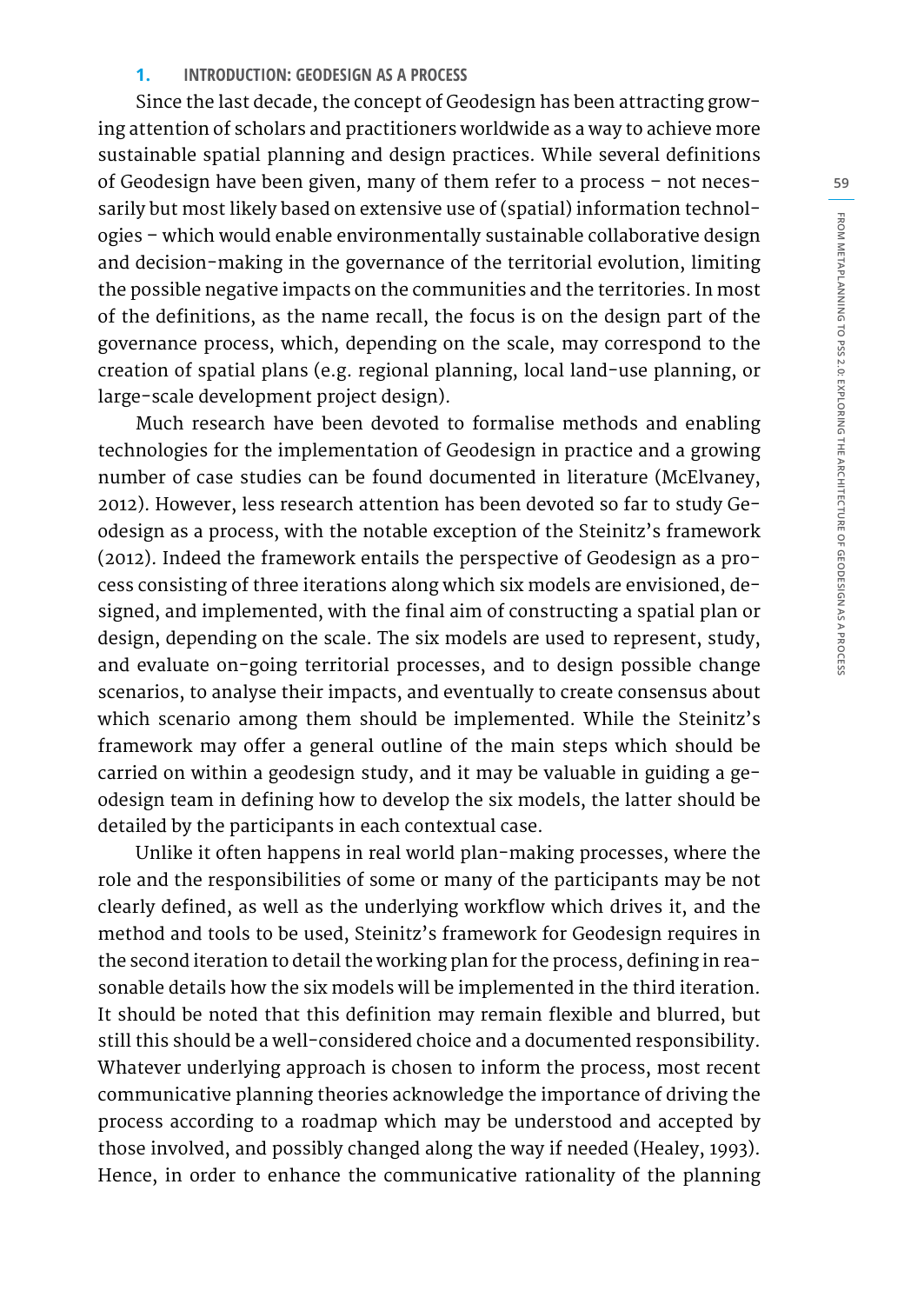process methods and tools for ensuring its comprehensibility, integrity, legitimacy and trustfulness should be put in action. To address these issues, an operational approach to metaplanning is proposed in this paper.

#### **2. FROM METAPLANNING TO PROCESS-ORIENTED PLANNING SUPPORT SYSTEMS**

In broad terms metaplanning can be defined as the design of the planning process. Spatial planning in general, and Geodesign as specific way to design spatial plans, involves a sequence of activities to which a different set of actors may participate. Actors, which may include decision-makers, planners and other experts, as well as other stakeholders, and in some cases the wider public, may play different roles and perform different tasks within the same or different activities. Performing a task may require the implementations of different methods, the application of different (analogue or most likely digital in the case of Geodesign) tools, and different ways of processing information to produce knowledge and make decisions. As such, plan-making can become a fairly complex process which should be appropriately managed; the objective is to achieve awareness and mutual understanding among the actors on the procedural workflow as well as on the purposes, the objectives, and the outcomes of each activity, and of the overall process. Thus, metaplanning should be intended as a preliminary design step which returns an agreed 'to-be' model to be used for the management of the planning process. Such model should be as flexible as to be iteratively updated along the process life-cycle, if needed.

Often in spatial planning (e.g. Regional Planning or Local Land Use Planning), no or little attention is paid to concept of metaplanning, and in such cases taming complex multi-actors planning processes and procedures may be confusing. A lack of common understanding among the actors may arise, implying difficulties in collaboration and in reaching consensus; understanding how, why, when, by whom planning decisions are made, may result in being unclear to both the internal participants and the external observers. The latter should be considered not a minor pitfall as both propositions from advances in planning theory (Healey, 1993; Innes, 1996; Khakee, 1998) as well as binding regulations on Strategic Environmental Assessment (SEA) require to evaluate, explain and document not only the product (i.e. the final plan) but also the process of plan-making.

Although not as commonly acknowledged as one might expect, the importance of metaplanning has been advocated in several disciplines spanning from artificial intelligence (Bhargava et al.,1997), to management science (Emshoff, 1978), to spatial planning (DeBettencourt et al.,1982). According to Bhargava et al. (1997) a metaplanner can be defined as a computational program which, when executed, produces a plan of actions. In a similar vein with regards to spatial planning, metaplanning can be defined as a design process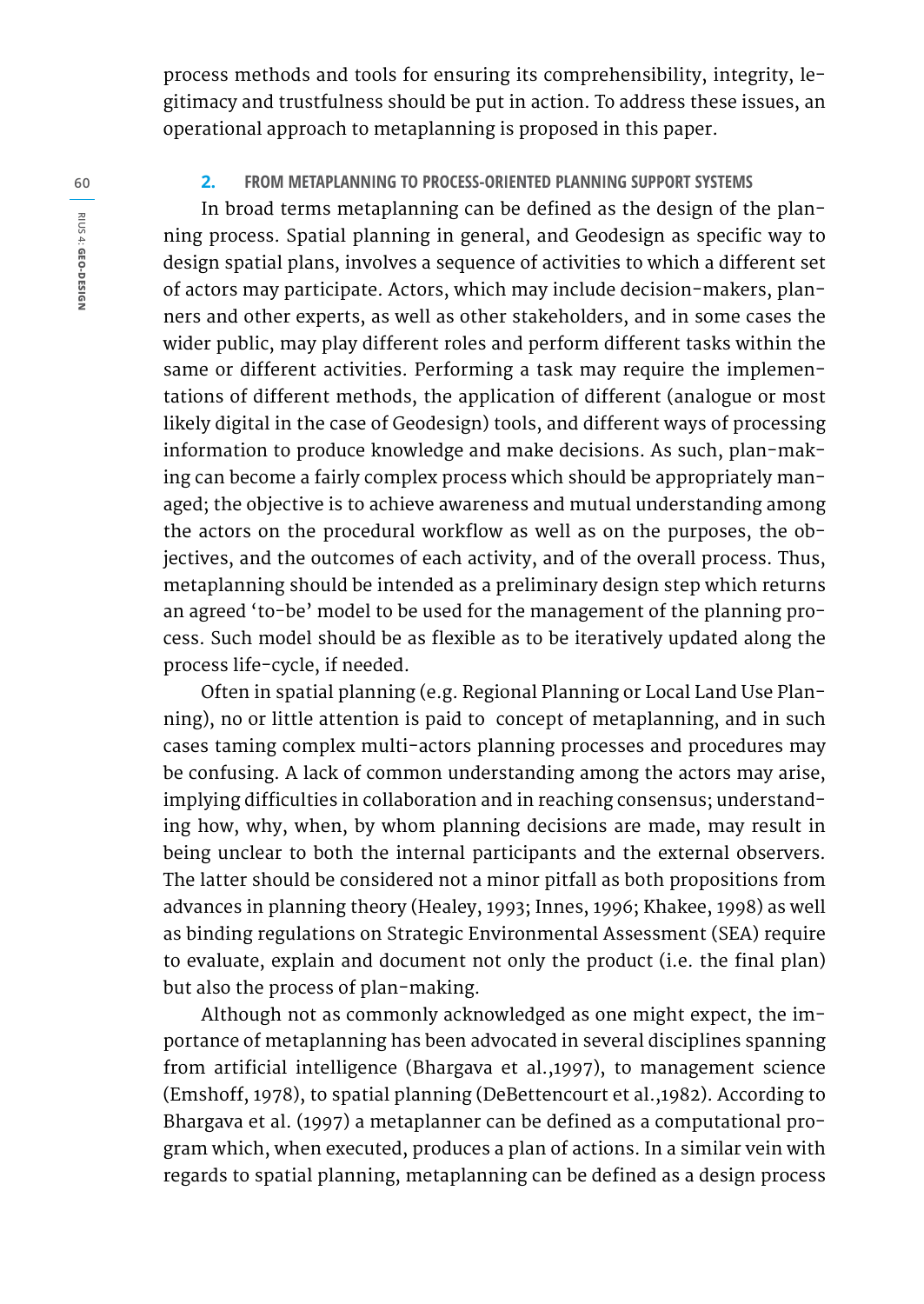**61** FROM META NNING TO PSS 2.0: EXPLORING THE ARCHITECTURE OF GEODESIGN AS A PROCESS **FROM METAPLANNING TO PSS 2.0: EXPLORING THE ARCHITECTURE OF GEODESIGN AS A PROCESS**

which produces a plan of the (plan-making) process. With more specific regards to urban and regional planning, DeBettencourt et al. (1982) claimed that metaplanning as a structured process for constructing both responsive as well as ethically sound approaches to planning should be integrated into the planning function to increase its usefulness and viability.

Central to the operational implementation of the concept of metaplanning is the description of the planning process. Several attempts have been proposed by scholars to formalize the description of the planning process for diverse purposes (McLoughlin, 1969; Hall, 2002), however these results appear not to have much affected either the planning practices or the design of a Planning Support System (PSS). The latter implication is not of minor relevance, for a PSS in broader terms represents information systems which support the planning process. As an information system, a PSS should integrate all the enabling technologies for a given workflow, implement Geodesign methods and techniques, and offer all the data resources, the interfaces and the processing tools to support the different actors which take part in the process activities. Thus the definition of the process and the Planning Support System architecture should be strictly tied, and the latter should be derived from the model of the process workflow. Indeed, undoubtedly, limitations in current PSS diffusion may be addressed to lack of flexibility and of adaptability to contextual planning process settings, showing an implementation gap between planning research and practice.

The first generation of PSS were developed in the last two decades or so on the base of the seminal model proposed by Harris (1989) as computer systems able to integrate sketch planning, GIS and spatial models as well as visualization tools to support the planning functions. Notwithstanding the success of several implementations such as What-if? (Klosterman, 1999), Criterion Planners' Index (Allen, 2001), or Placeways's Community Viz. (Kwartler and Bernard, 2001) still this first generation of PSS, or PSS 1.0, faced limited diffusion in the planning practice. Indeed if we make reference to the Steinitz framework many of them may be used to implement a specific part of the process within the process, the evaluation or the impact models, none of them alone is fully able to support the overall process along the six models and the three iterations. Hence, a change in PSS design perspectives would be required.

According to Champlin et al. (2014), PSS design should be seen as a socio-technical process involving their users. Likewise it is argued here that PSS design should be process-driven, rather than methods- or technology-driven, and since metaplanning concerns the design and formalisation of the actual planning process, metaplanning should also inform the design of the information systems for planning support.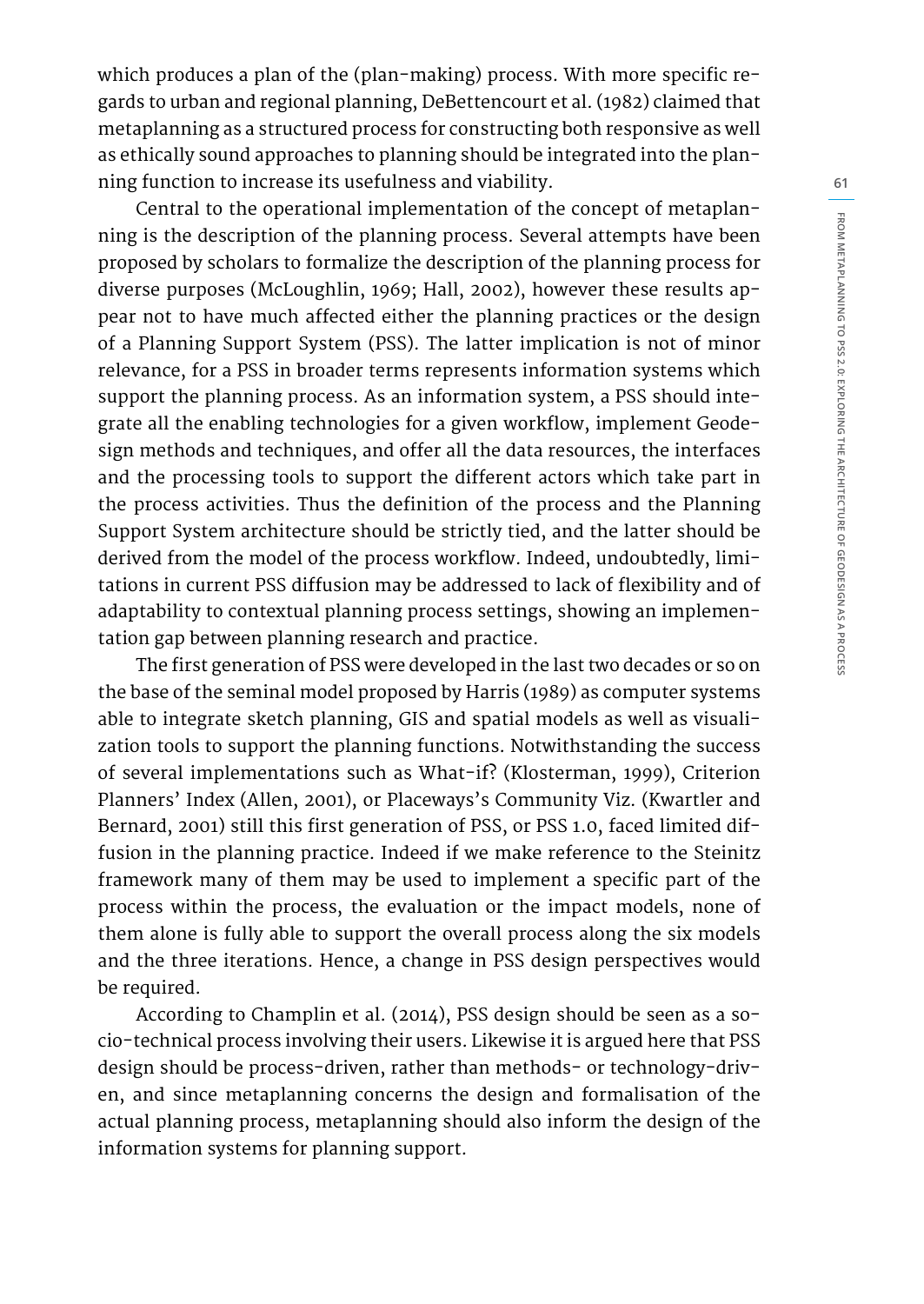To address this challenge, Business Process Management methods and tools have been applied by the author to implement the metaplanning concept in the urban and regional planning, and SEA domain, aiming at demonstrating that metaplanning may both improve the process and ease the customization of PSS development accordingly: together the latter results entail the concept of a second generation PSS, or PSS 2.0. Hence in this contribution, the author proposes the concept of metaplanning as a formal step to be introduced at the head of the planning and design process, and proposes as original method for its practical implementation the application of Business Process Management (BPM) techniques. The resulting process orientation in PSS 2.0 not only would allow the flexible integration of Geodesign, enabling technologies for implementing the first five Steinitz' frameworks models – i.e. representation, process, evaluation, change and impact (Steintiz, 2012) –, but would also support the management and the evaluation of the decision model, that is the workflow through which decisions are made in the three iterations.

## **3. IMPLEMENTING METAPLANNING WITH BUSINESS PROCESS MANAGEMENT: BUILDING THE FRAMEWORK**

In line with the above assumptions, metaplanning consists of the task of specifying actors, activities, methods, tools, inputs and outputs, workflows, or, in other words, the ex-ante iterative and adaptive design of the planning process. Metaplanning should start at the very beginning of the process and accompany it until the end of its implementation, starting with the proposition of draft 'to-be' process models, and following with their consolidation and monitoring along the process life-cycle. For the sake of clarity and to avoid unnecessary complexity, it is assumed here that the process lifecycle starts with the decision to make a plan and ends with the adoption of the plan by the relevant authority. In metaplanning, the process models should firstly be used to achieve consensus on how to proceed and to carry on the activities, then to coordinate the collaboration among all the participants, or actors, and eventually to document how the process developed, which for several respects is a due product within the Environmental Report in the SEA of a spatial plan.

If the aims of metaplanning are both the improvement of the process and of its outcomes as well as its management and implementation, hence the needs arise for a representation language which can describe the process with regards to its components and to their relationships, and for a technology framework able to support the integration of the necessary tools into process-oriented PSS.

Business Process Management (BPM) offers both methods and technical tools which can be used for metaplanning operational implementation, in spatial planning in general, and in Geodesign more specifically, given the ex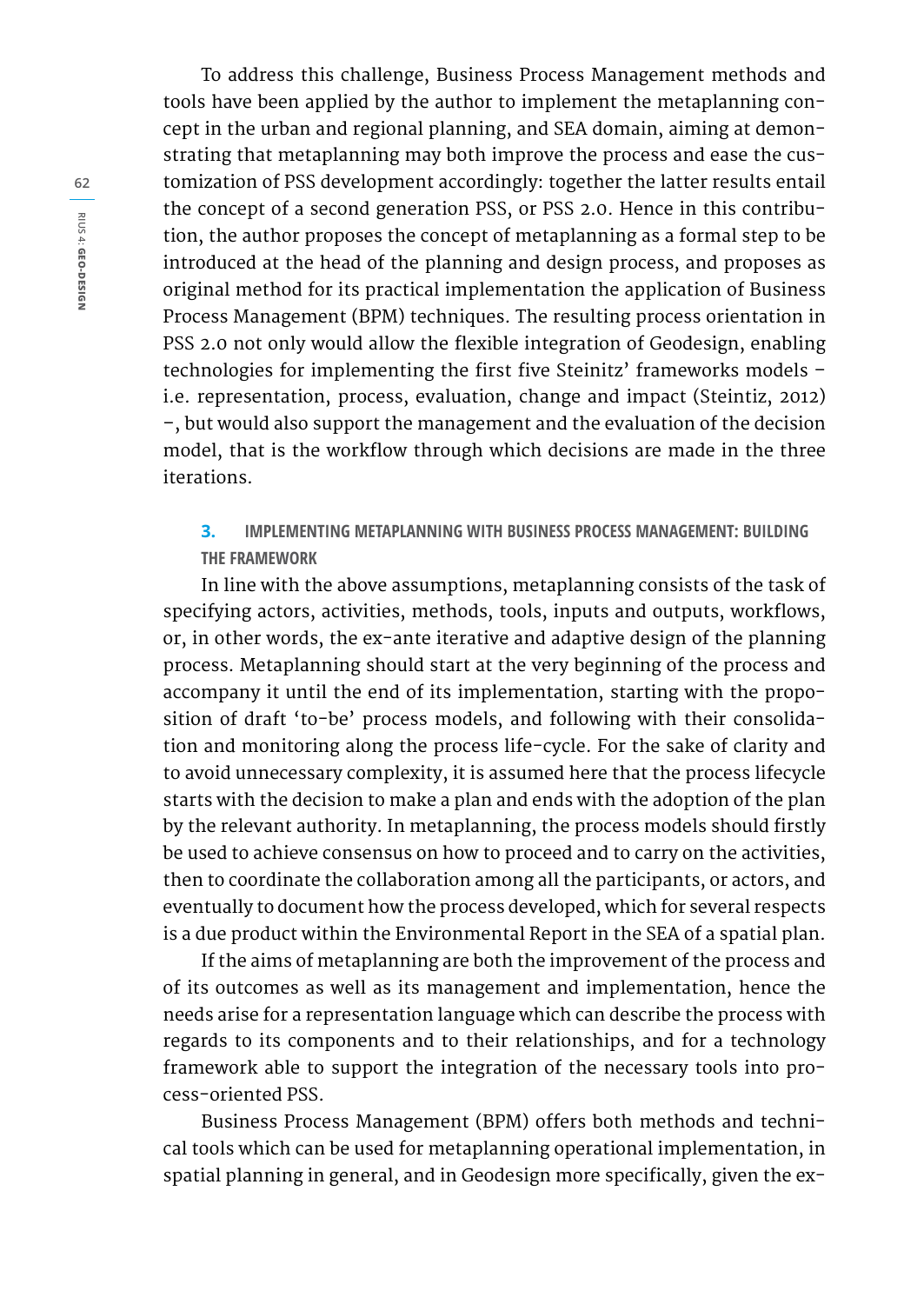tensive use of Information Communication Technology (ICT) tools. BPM includes concepts, methods and techniques to support the design and analysis, as well as the administration, the configuration, the enactment of business processes (Weske, 2012). In general, the success of the emerging field of BPM is due to the facts that it may both support the improvement of the processes offering design and analysis tools (i.e. business perspective), while at the same time it can also support the integration and deployment of the enabling technology (i.e. IT perspective). Many Business Process Management Systems (BPMS) have been developed in the last decade to enable business processes design, analysis, configuration and enactment on the base of explicit process model representations. Indeed, the basis for BPM is the explicit representation of processes, or process models, with their actors, activities and execution constraints among them.

Hence the opportunity to investigate to what extent the BPM approach can be applied to urban and regional planning processes. Indeed as demonstrated later in this paper, process models can be built to describe the planning process in terms of its constituting elements including actors, activities, workflows, as well as data sources and processing tools. To this end, Business Process Model and Notation (BPMN) thanks to its rich semantics can be used as a standard graphical notation for representing planning processes and sub-processes in form of diagrams.

In BPMN the process participants or actors are represented as pool and lanes; the activities are represented as tasks or sub-process, which can be carried on with or without the support of ICT services or tools. Moreover a variety of executions constraints including gateways, message flows, and other events can be used to coordinate the workflow execution. Although BPMN is not primarily designed for data modelling, still it offers a set of notations that allows modelling the data involved in a process. Moreover, BPMS manage external data sources used as input or output of the activities such as documents, data tables or spatial data layers, and other internal data and parameters used to configure the workflow execution, such as the involved actors' addresses or preferences information.

A major advantage of BPMN is that it is both a human- and machine-readable language, so that it can be used by humans in a socio-technical metaplanning exercise to define the process, and by BPMS to enact the process, that is to orchestrate the ICT services integration to support the various planning tasks. The latter capability is enabled by process configuration, when settings are defined in a BPMS to invoke external digital data (e.g. standard Web Feature/Coverage Services, or W F/C S) and processing services (e.g. standard Web Processing Services, or WPS) when a task is executed by the BPMS workflow engine. Most of the off-the-shelf BPMS feature a BPMN diagram editor for design and analysis, a repository where models are collected, and **63**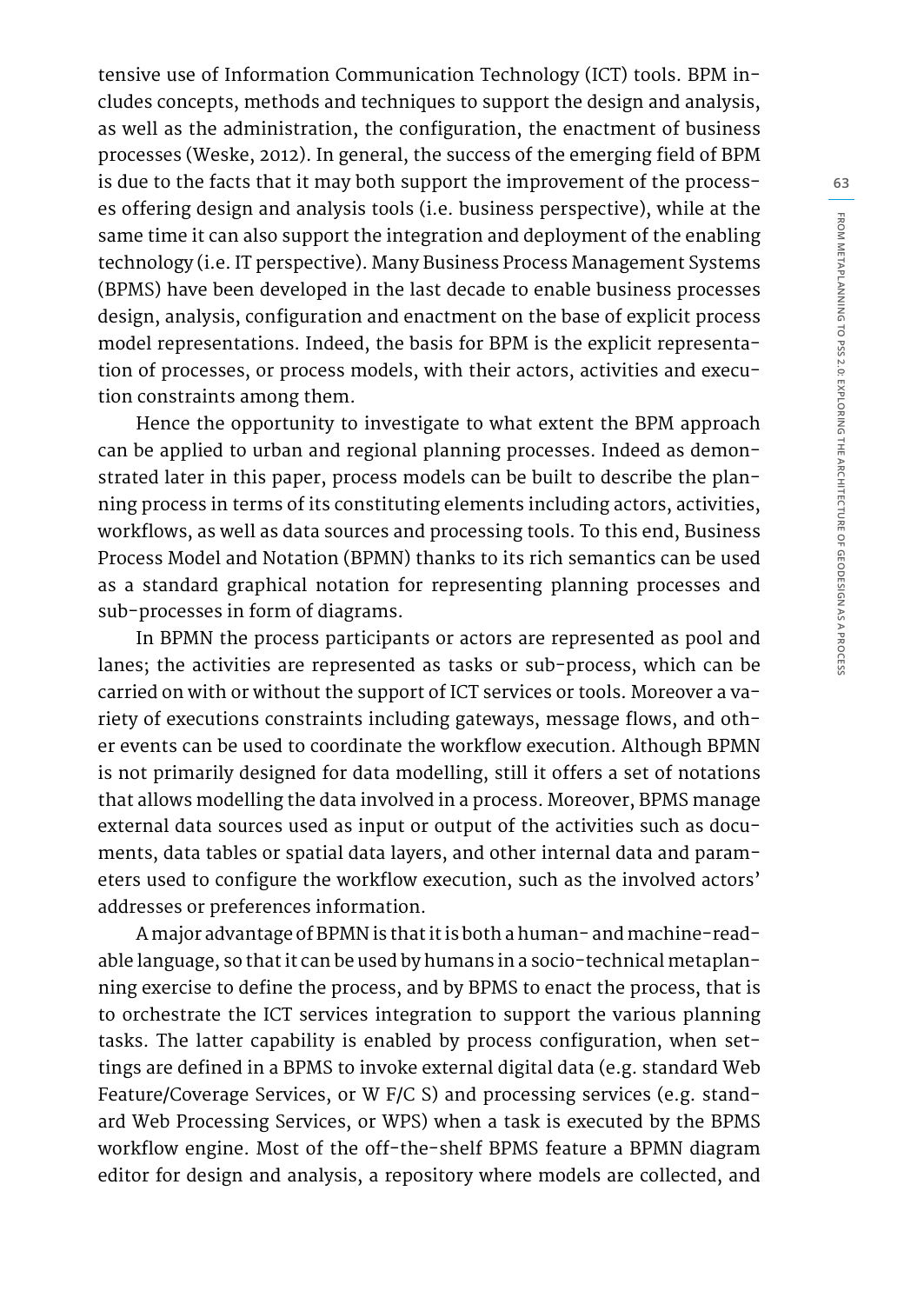a process engine which orchestrates the integrated execution of services and serve them to the relevant actor interfaces to support the implementation of planning tasks at run time. In the remainder, some simple planning process examples are presented as proof of concepts, aiming at demonstrating the reliability of BPMN to build planning and geodesign process models, which can be used in metaplanning and may constitute the core of the approach on the base of which the paradigm of process-oriented second generation Planning Support Systems, or PSS 2.0, can be implemented.

### **4. METAPLANNING IN PRACTICE: TOWARD SECOND GENERATION PSS**

As introduced in the previous section, planning process modelling is proposed here as main tool for implementing metaplanning in practice. As a first simple example to show planning process modelling with BPMN, let us consider the following excerpt from Khakee (1998, p. 364) describing a general Rational Comprehensive Planning (RCP) process model in natural language:

*"The rational planning […] is based on instrumental rationality, whereby decision-makers decide on goals and put questions about policy measures to professional planners and other experts who then formulate alternative plan proposals."*

This very high level description of a RCP process may apply to a number of real world processes. Needless to say, a planning process might assume many other very different forms in practice, which in this case will be modelled accordingly. Anyway, the RCP process description in natural language specifies a number of actors, activities, a sequence flow, inputs, and outputs of the process.



**Figure 1.** Planning Process Model of a generic Rational Comprehensive Planning process (as in Khakee, 1998, p. 364) represented in Business Process Model and Notation language (BPMN 2.0).

The Planning Process Model (PPM) shown in Figure 1 represents the same process in BPMN. More precisely, with some additional informati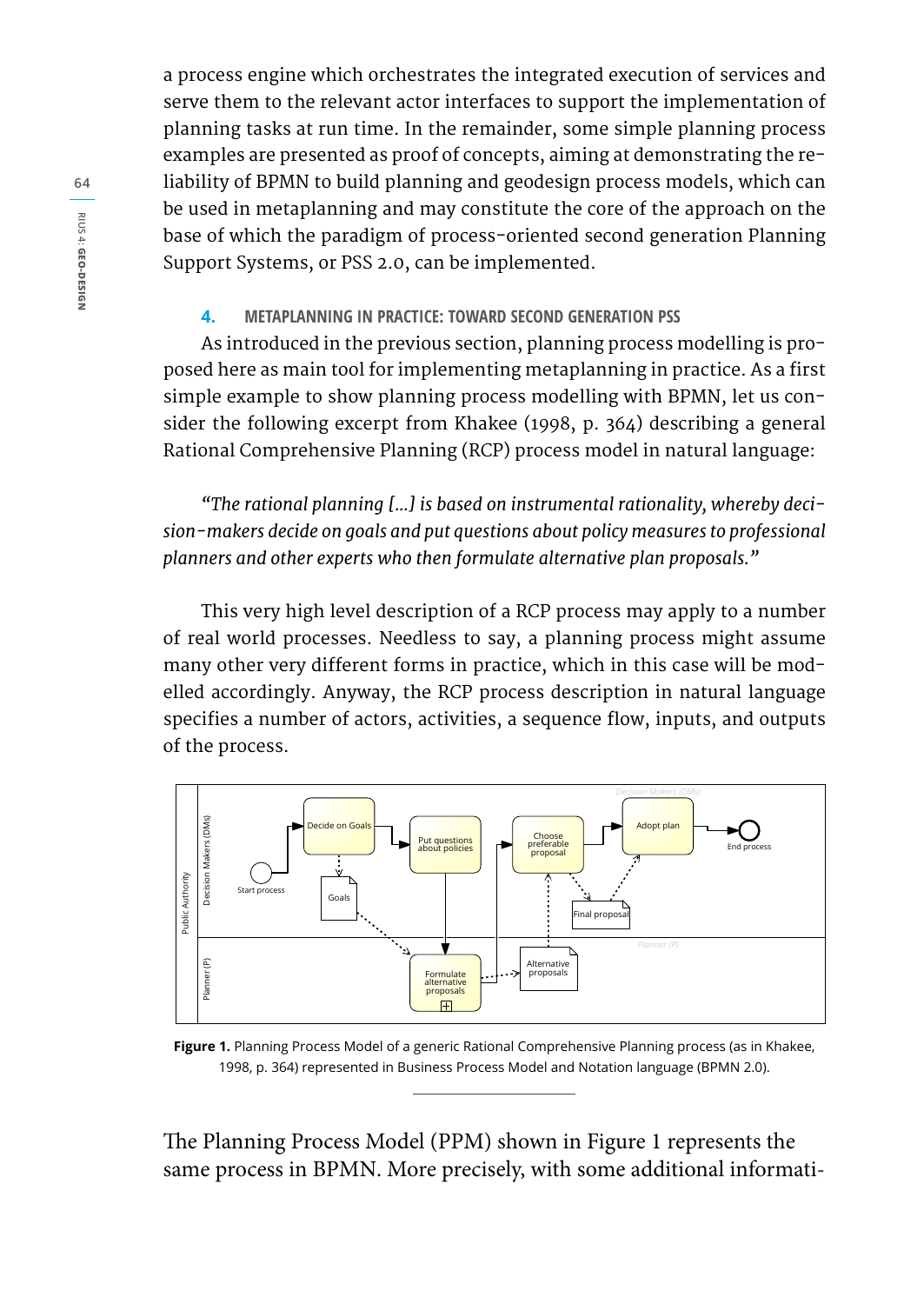on, it shows how the process is carried on by a public authority (i.e. the pool) within which the two main roles or actors, the planner 'P' and the decision-makers 'DMs' (i.e. the lanes) perform their activities or tasks (i.e. rounded rectangles). Data or documents (i.e. rectangles with folded corner) can be input or output for certain tasks. The high-level process representation can be further detailed using sub-processes (i.e. rounded rectangles with '+' sign). The diagram in figure 2 shows a possible sub-process – among the many which could be chosen – which can be executed to unfold the 'Formulate Alternative Proposals' activity.



**Figure 2.** Representation of a sub-process of the RCP process model (see Figure 1) in BPMN 2.0.

In the example, the 'Formulate alternative proposals' activity model (Figure 2) recalls the workflow of a Geodesign study involving the creation of representation, process, evaluation, change, impact and decision models (Steinitz, 2012).

The sub-process decomposition can be further detailed until elementary tasks are defined. Thus, process modelling can describe the planning process down to the finest details.



**Figure 3.** Decomposition of a sub-process of the RCP process model in BPMN 2.0.

**65**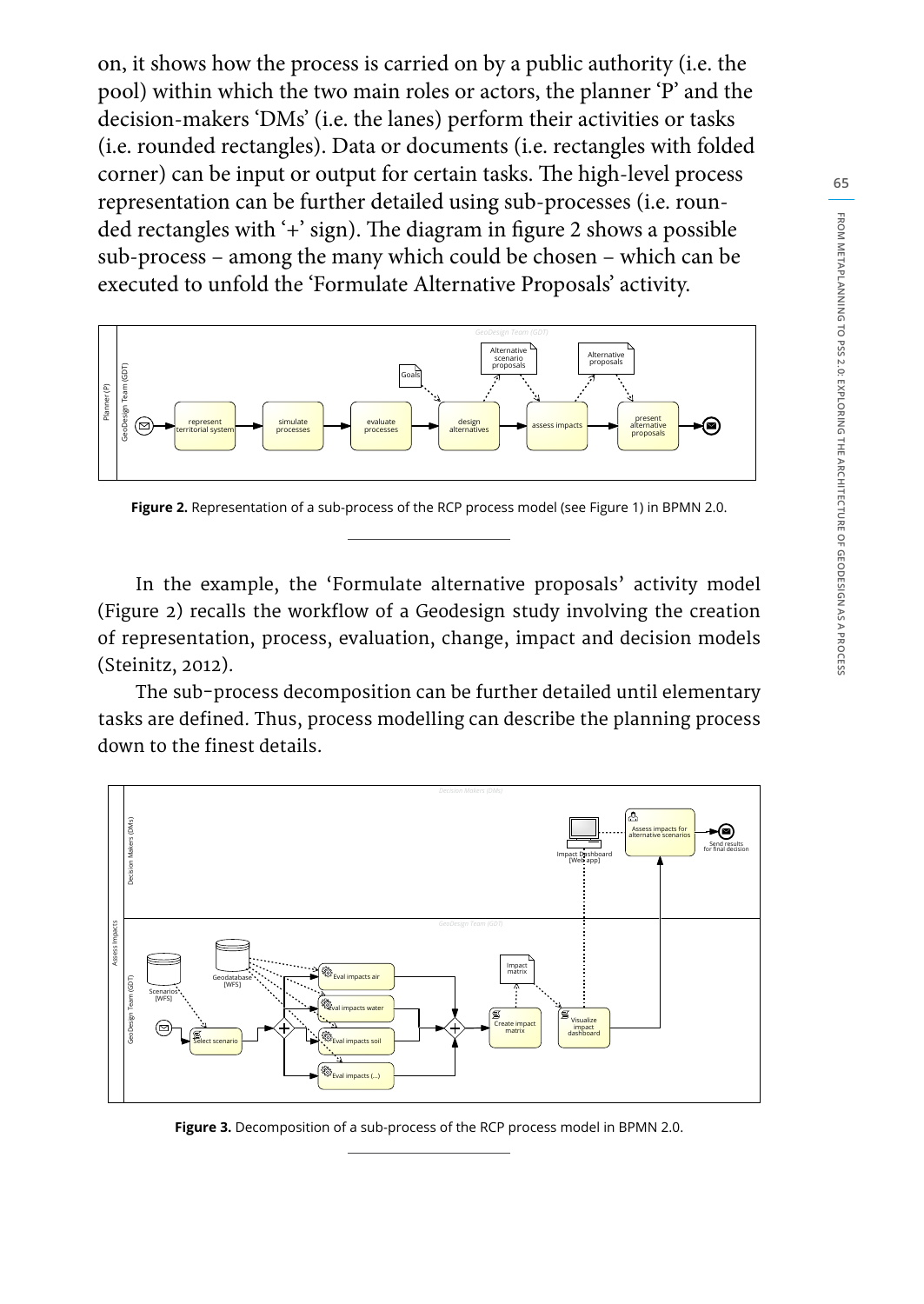In figure 3, the 'assess impacts activity' is further decomposed. Together with actors, activities, and gateways which describe the sequence flows, data objects (i.e. standard Web Feature Services) and other artefacts (i.e. an impact dashboard web app) are shown in this example sub-process model. As by the model, after alternative scenarios are built in the 'design alternatives' activity, a software script selects one by one each scenario from a database, and for each scenario a number of processing models available in a remote server as standard Web Processing Services (WPS) are run to evaluate the scenario impact on air, water, soil and all the other natural and anthropogenic subsystems which may have been considered important by the participants. Afterwards, the results are saved and visualized for the decision-makers to make their assessments, which will be the base for the final decision.

The examples shown in figure 1 to 3, while depicting only one possible way by which a part of a planning process may unfold, show how the BPMN language may effectively represent the process elements needed to fully document both the activity workflows, the role of the actors, and the required enabling technologies.

Using light-weight BPMN web editors such as Signavio (www.signavio. com) or ProcessMapper (www.processmapper.com) process can be designed and analysed in order to avoid inconsistencies. Planning process models can be also created collaboratively and stored in repositories for sharing and reuse (e.g. in real world metaplanning exercises, for research purposes, for education and training exercises).

Moreover, with full-featured BPMS, the planning process models can be used for process-oriented second generation PSS deployment. Indeed, professional BPMS after configuration can automatically turn graphical process models into desktop or mobile applications. That is, with reference to the previous examples, when a task is instantiated, the BPMS can supply to the responsible users the necessary ICT services (e.g. desktop applications, apps, or even atomic web data or processing services) as demonstrated by Campagna et al. (2014a, b).

#### **5. ONE MORE PRACTICAL EXAMPLE OF PLANNING PROCESS MODELLING**

As one more example from a real-world planning process, this section proposes the Planning Process Model in BPMN of Geodesign workshop held in Belo Horizonte (BR) in 2015. The Geodesign workshop process was structured according to the Steinitz Framework for Geodesign (Steinitz, 2012) and was supported by the Geodesign Hub PSS (http://www.geodesignhub.com/). The workshop was coordinated by a team led by the author (i.e. the Coordination Team), and a group of 21 academics, students and public administration officials participated, representing the local stakeholders. The schedules lasted three days within which the participants were firstly introduced to the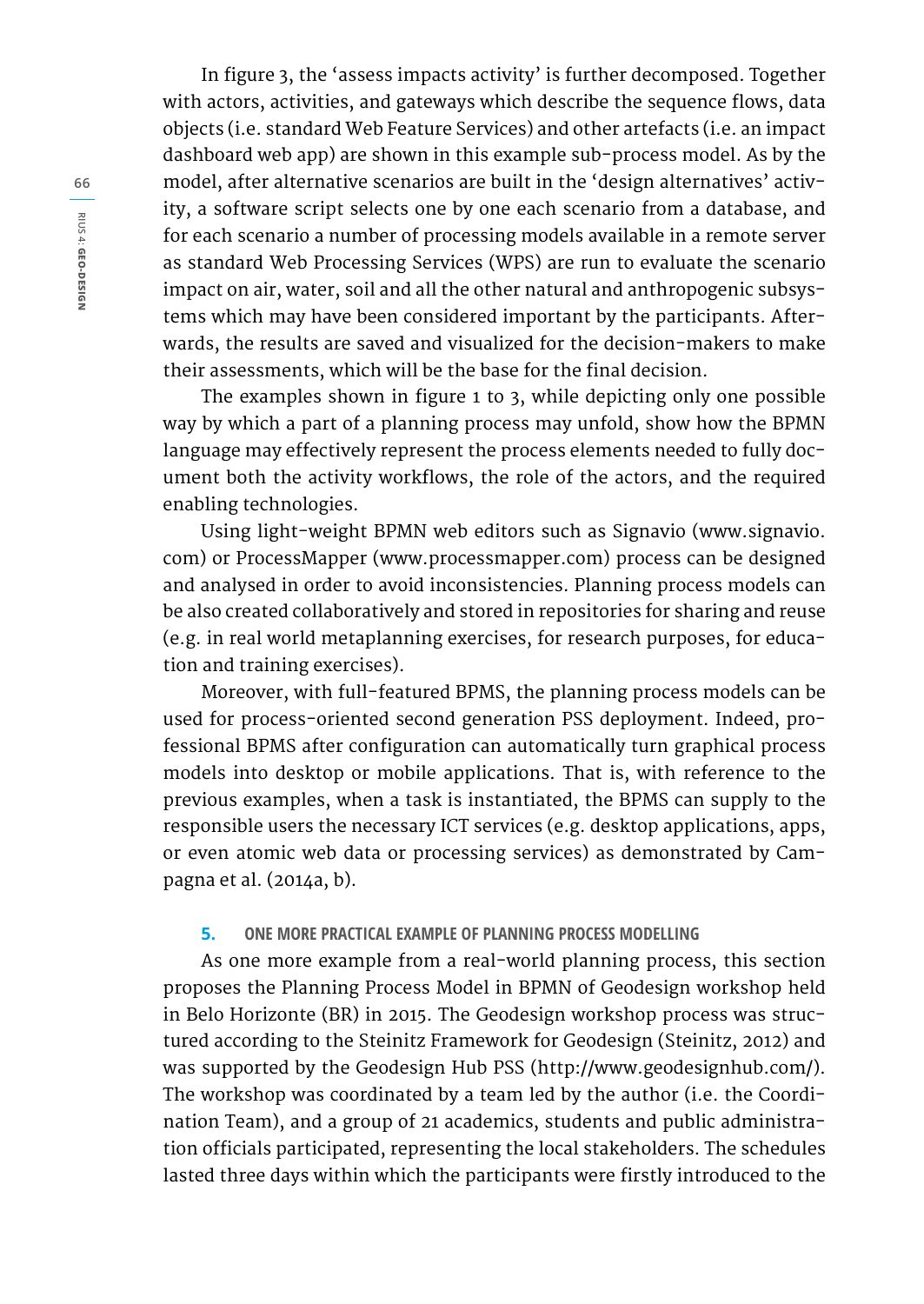Geodesign approach and to the PSS, and then carried on a collaborative conceptual design of future scenarios for the Pampulha urban region. The workflow was intense and the sequence of activities sometimes frantic under the pressure of tight schedules within the available time. From the organisational perspective documenting the process in BPMN beforehand was very helpful first to achieve mutual understanding among the Coordination Team and then to guide the group successfully towards the end, where three future final scenarios were chosen and presented by the participants. The base BPMN workflow of the Geodesign workshop is given in figure 4.



**Figure 4.** The main activities of the Geodesign workshop.

In the PPM depicted in Figure 4 all the main activities of the Geodesign workshop are given in sequence. Each of them can be further defined adding details about sub-tasks, data input/output of each activity, and supporting technology adopted. The sequence can also be described with a higher level of details as in Figure 5.



**Figure 5.** Detailed sequence of the Geodesign workshop.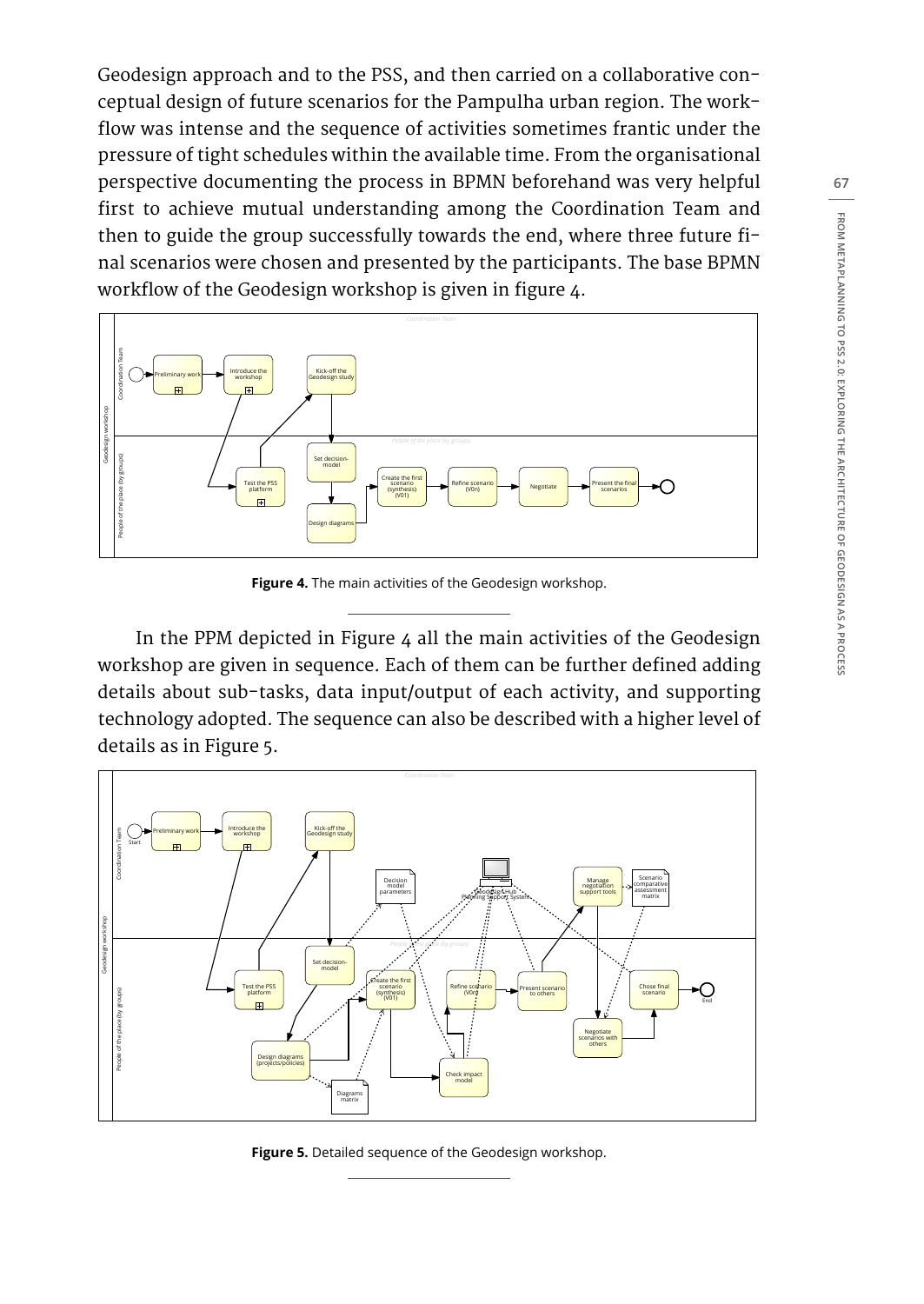Both of the PPM show just one possible way to implement the process and can be used as to-be or as-was model to guide or to document the process unfolding respectively. In both cases, planning process modelling contributes to develop a better understanding of the process among the participants with benefits for the coordination and the transparency.

#### **6. CONCLUSIONS**

As discussed in this paper, BPM methods and tools may offer several advantages for the implementation of metaplanning in practice. However, more research should be devoted to test the reliability of the BPM approach to metaplanning and PSS 2.0 design and implementation in complex real world planning processes.

On the opportunities side, it seems reasonable to expect that the use of BPMN as a semantically-rich graphical language to represent the planning process may be useful both for creating better mutual understanding among the process participants in the plan-making phase, as well as to make the process accountable to the community when the results are presented during the SEA information and consultations, or anytime after the plan adoption. 'To-be' planning process models in BPMN can also be used to share process templates, such as often happens with regional regulations which define specific actors and phases to be implemented in planning processes at the local level. To further demonstrate these opportunities more on-the-field research should be devoted to compare the communicative power of BPMN with other languages. However, unlike with texts, a process model in BPMN to be valid should have a start, an end, and a sequence flow of activity between them, making easier to detect bottlenecks, deadlocks, or any lack of definition which may undermine the effectiveness of the process instances. Early experiments carried on by the author on regional planning regulations and guidelines already demonstrated that the translation of textual process guidelines to BPMN may help to detect possible issues and pitfalls in the process definition which can prevent the achievement of mutual understanding among the different players in spatial government.

From an operational perspective, to put metaplanning in practice with BPM, especially in complex planning processes, the full representation of the process would require possibly a high number of models. However, well-structured repositories can be used not only to orchestrate the process, but also after its implementation to share plan-making knowledge. Thanks to a powerful query mechanism, model repositories could be used ex-post to understand how tasks were implemented and by whom. Such information would broaden the assessment of the decision-making process, which already should be part of SEA, but most of the time is limited to such issues as the reliability of data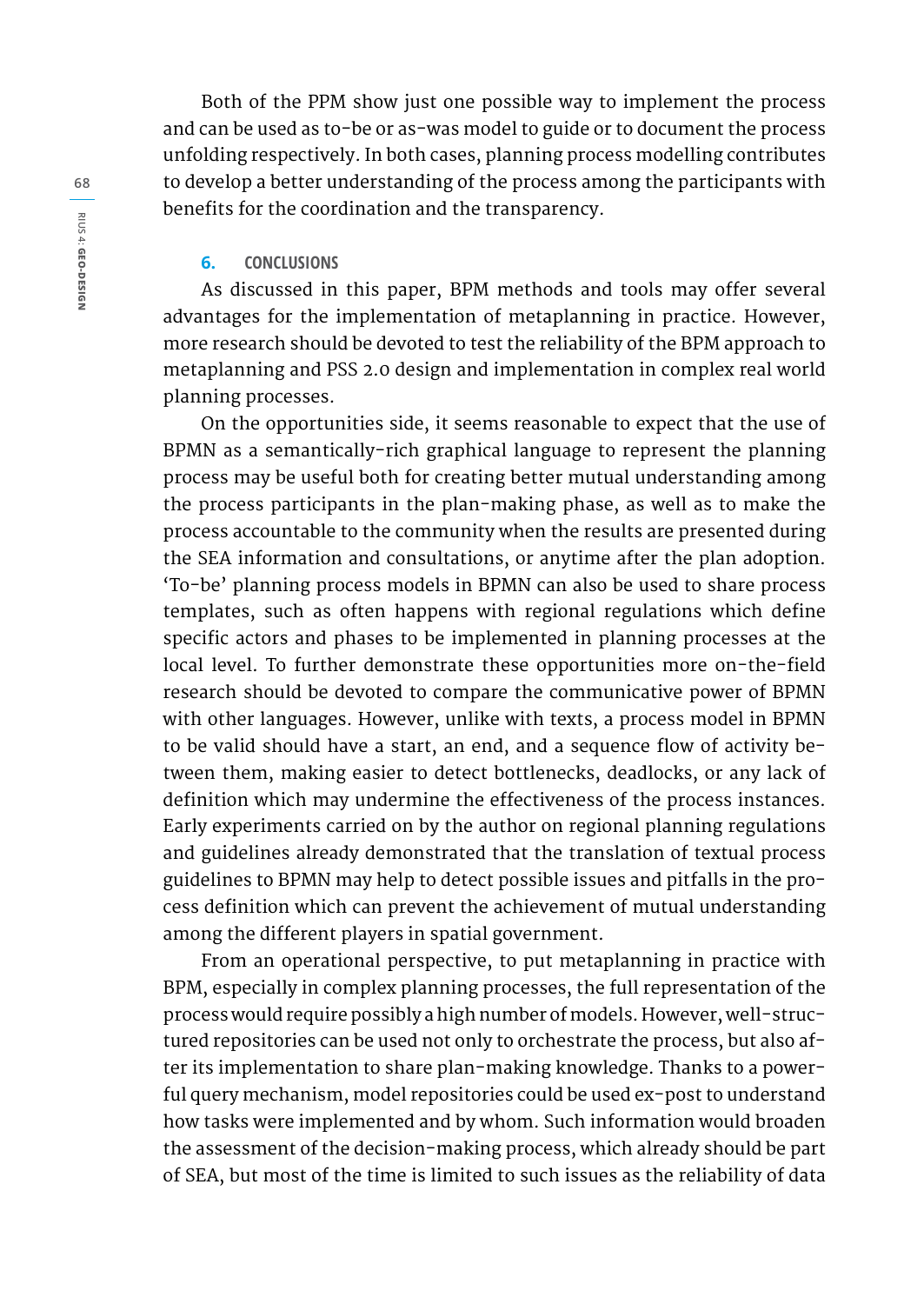sources for decision-making. This way, not only the effect of data accuracy but also the way data are used to support decisions could be documented and evaluated ex-post. In addition, the planners and the other actors with their organisational roles and skills, as well as the methods and the enabling information technology landscape of the geodesign firm, can be represented accurately, and shared with other actors for re-use for professional, research or education and training purposes.

While it has been already demonstrated that simple routine planning tasks can be represented in BPMN, and that those models can be used to enact the automated orchestration of the supporting technology, it would be desirable that more empirical research would be devoted to understand to what extent it is possible to reach similar results and advantages in more complex planning activities, or eventually in the full planning process life-cycle.

Other underlying issues, which should be more deeply investigated, might also be related to how BPM may deal with possible informal characteristics of a planning process, and on the actual opportunity and willingness to make the planning process as structured as business processes in other domains.

To conclude, as concisely claimed in this paper, BPM method and tools can be used both to implement metaplanning with the aim of improving the planning process, and, at the same time, to deploy process-oriented second generation PSS. Indeed further research is needed to apply this approach to deal with the complexity of real world planning practices, and it should include both the business and the technology perspectives in order to bridge the gap between PSS research and practice, and eventually develop robust BPM platform for process-oriented PSS deployment. However the foundation seems to be already set to advance metaplanning implementation in practice and second generation PSS research.